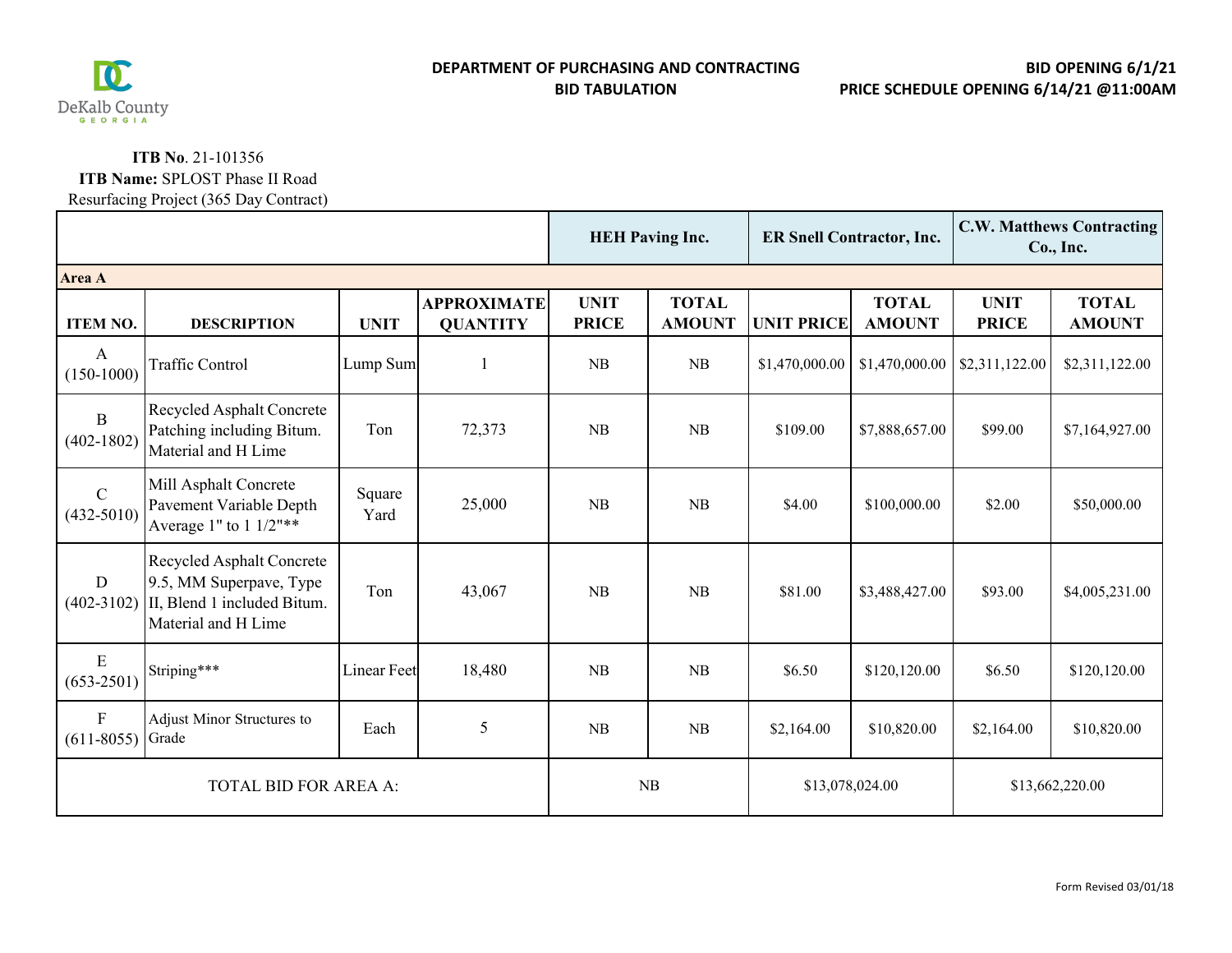

## **DEPARTMENT OF PURCHASING AND CONTRACTING BID TABULATION**

**BID OPENING 6/1/21 PRICE SCHEDULE OPENING 6/14/21 @11:00AM**

|                                                                                           |                                                                                            |                    |                                       | <b>HEH Paving Inc.</b> |                               | <b>ER Snell Contractor, Inc.</b> |                               | <b>C.W. Matthews Contracting</b><br>Co., Inc. |                               |  |
|-------------------------------------------------------------------------------------------|--------------------------------------------------------------------------------------------|--------------------|---------------------------------------|------------------------|-------------------------------|----------------------------------|-------------------------------|-----------------------------------------------|-------------------------------|--|
| <b>Area B</b>                                                                             |                                                                                            |                    |                                       |                        |                               |                                  |                               |                                               |                               |  |
| <b>ITEM NO.</b>                                                                           | <b>DESCRIPTION</b>                                                                         | <b>UNIT</b>        | <b>APPROXIMATE</b><br><b>QUANTITY</b> | <b>UNIT PRICE</b>      | <b>TOTAL</b><br><b>AMOUNT</b> | <b>UNIT PRICE</b>                | <b>TOTAL</b><br><b>AMOUNT</b> | <b>UNIT PRICE</b>                             | <b>TOTAL</b><br><b>AMOUNT</b> |  |
| $\mathbf{A}$<br>$(150-1000)$                                                              | <b>Traffic Control</b>                                                                     | Lump Sum           |                                       | \$1,870,155.73         | \$1,870,155.73                | \$1,358,399.00                   | \$1,358,399.00                | \$2,413,920.00                                | \$2,413,920.00                |  |
| B<br>$(402 - 1802)$                                                                       | <b>Recycled Asphalt Concrete</b><br>Patching including Bitum.<br>Material and H Lime       | Ton                | 75,154                                | \$90.69                | \$6,815,716.26                | \$120.00                         | \$9,018,480.00                | \$100.00                                      | \$7,515,400.00                |  |
| $\mathcal{C}$<br>$(432 - 5010)$                                                           | Mill Asphalt Concrete<br>Pavement Variable Depth<br>Average 1" to $1 \frac{1}{2}$ "**      | Square<br>Yard     | 25,000                                | \$2.94                 | \$73,500.00                   | \$4.00                           | \$100,000.00                  | \$2.00                                        | \$50,000.00                   |  |
| D<br>$(402 - 3102)$                                                                       | <b>Recycled Asphalt Concrete</b><br>9.5, MM Superpave, Type<br>II, Blend 1 included Bitum. | Ton                | 37,668                                | \$86.05                | \$3,241,331.40                | \$87.00                          | \$3,277,116.00                | \$95.00                                       | \$3,578,460.00                |  |
| E<br>$(653 - 2501)$                                                                       | Striping***                                                                                | <b>Linear Feet</b> | 9,979                                 | \$7.17                 | \$71,549.43                   | \$6.50                           | \$64,863.50                   | \$6.50                                        | \$64,863.50                   |  |
| $F_{\rm}$<br>$(611-8055)$ Grade                                                           | Adjust Minor Structures to                                                                 | Each               | 5                                     | \$2,970.00             | \$14,850.00                   | \$2,164.00                       | \$10,820.00                   | \$2,164.00                                    | \$10,820.00                   |  |
| <b>TOTAL BID FOR AREA B:</b>                                                              |                                                                                            |                    |                                       | \$12,087,102.82        |                               | \$13,829,678.50                  |                               | \$13,633,463.50                               |                               |  |
| <b>Number of Bids Received:</b>                                                           |                                                                                            |                    |                                       |                        |                               |                                  | $\mathbf{3}$                  |                                               |                               |  |
| <b>LSBE Participation Benchmark/GFE</b>                                                   |                                                                                            |                    |                                       |                        | 100%<br>Yes                   |                                  | 20%<br>Yes                    |                                               | 100%                          |  |
| <b>Attendance at the Mandatory LSBE</b><br><b>Separate Sealed Price Schedule (Yes/No)</b> |                                                                                            |                    |                                       |                        |                               |                                  |                               | Yes                                           |                               |  |
|                                                                                           |                                                                                            |                    |                                       |                        | Yes                           |                                  | Yes                           |                                               | Yes                           |  |
| <b>NOTES - DETAIL JUSTIFICATION</b>                                                       |                                                                                            |                    |                                       |                        |                               |                                  |                               |                                               |                               |  |

\* Please consult the G-DOT Specifications, the link to which is set forth in Exhibit 4, for descriptions of the services denoted by the item-identification numbers above. \*\*Milling **will be selected on site by the Project Manager.**